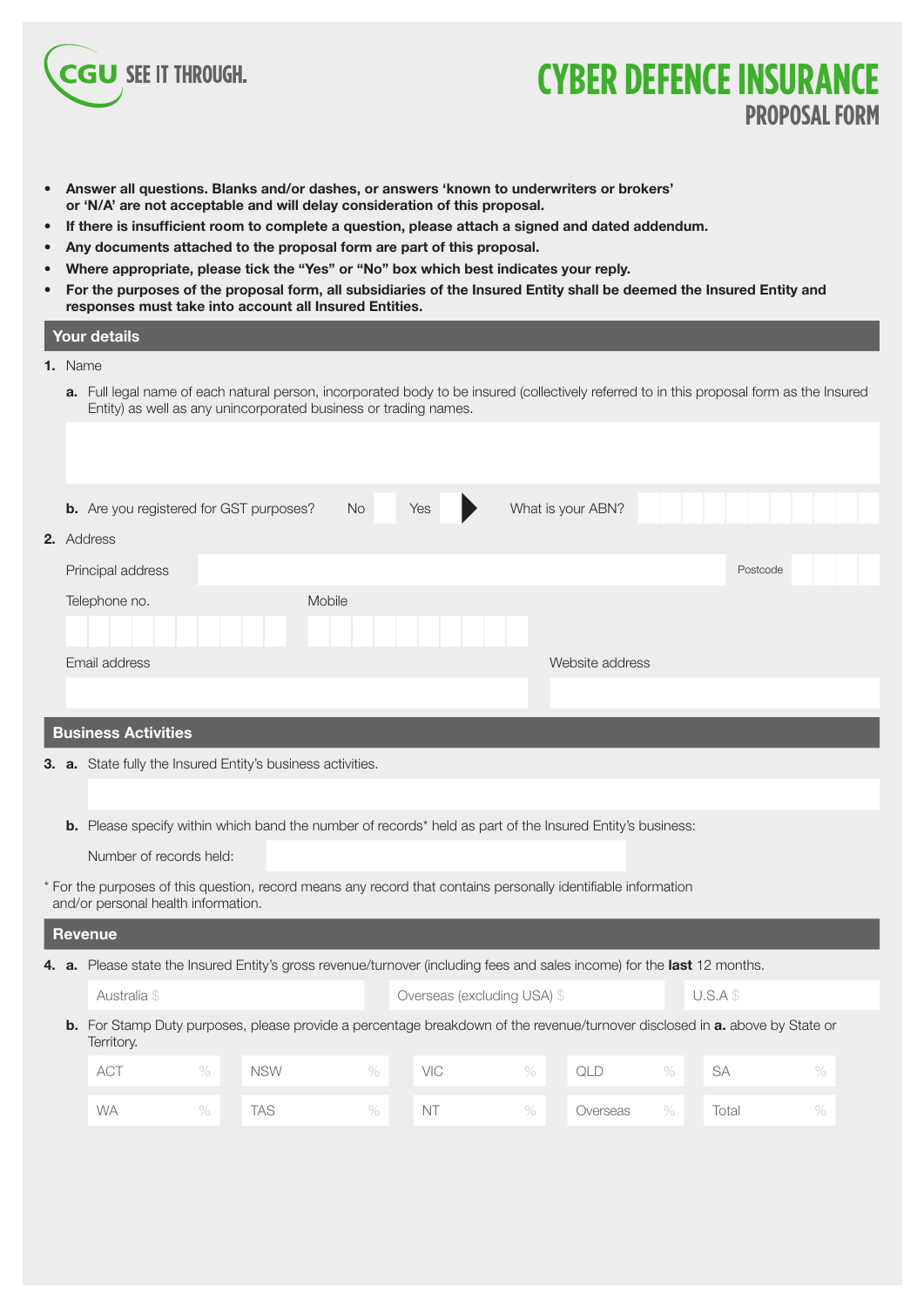|  | <b>Risk management</b>                                                                                                                                                                                                                                                                                                    |  |  |  |  |  |  |  |
|--|---------------------------------------------------------------------------------------------------------------------------------------------------------------------------------------------------------------------------------------------------------------------------------------------------------------------------|--|--|--|--|--|--|--|
|  | 5. a. Is all personally identifiable and confidential information that is removed from the Insured Entity's premises in any electronic format<br>encrypted? (e.g. USB, disk hard drive, laptops, blackberry's or by any type of smartphone, tablet or other means?)                                                       |  |  |  |  |  |  |  |
|  | N.B. If "No", an exclusion will be applied to unencrypted portable media.<br>No.                                                                                                                                                                                                                                          |  |  |  |  |  |  |  |
|  | b. Does the Insured Entity update firewalls, virus protection and other security software in place within the Insured Entity's networks<br>within one month of the update being issued?                                                                                                                                   |  |  |  |  |  |  |  |
|  | N.B. If "No", we are unable to provide any cover.<br>No.                                                                                                                                                                                                                                                                  |  |  |  |  |  |  |  |
|  | c. Does the Insured Entity have a Business Continuity Plan (BCP) which includes back-ups stored off-site, in place that is tested at<br>least annually, and can you confirm that your systems can be back up and running within 12 hours of a breach or is the Insured<br>Entity's data hosted off-site by a third party? |  |  |  |  |  |  |  |
|  | NB: If "No", we are unable to provide business interruption cover.<br>Yes<br>No.                                                                                                                                                                                                                                          |  |  |  |  |  |  |  |
|  | <b>Vendor management</b>                                                                                                                                                                                                                                                                                                  |  |  |  |  |  |  |  |
|  | 6. Please identify the Insured Entity's critical vendors:                                                                                                                                                                                                                                                                 |  |  |  |  |  |  |  |
|  | <b>Type of Vendor</b><br><b>No</b><br><b>Name of Vendor</b><br><b>Yes</b>                                                                                                                                                                                                                                                 |  |  |  |  |  |  |  |
|  | Cloud / Back-up / Web Hosting                                                                                                                                                                                                                                                                                             |  |  |  |  |  |  |  |
|  | Internet Service Provider (ISP)                                                                                                                                                                                                                                                                                           |  |  |  |  |  |  |  |
|  | <b>Business Critical Software Provider</b>                                                                                                                                                                                                                                                                                |  |  |  |  |  |  |  |
|  | Data Processors (e.g. payment processing)                                                                                                                                                                                                                                                                                 |  |  |  |  |  |  |  |
|  | Point of Sale (POS) Hardware Provider                                                                                                                                                                                                                                                                                     |  |  |  |  |  |  |  |
|  | <b>Managed Security Services</b><br>(e.g. firewall, intrusion detection, anti-virus)                                                                                                                                                                                                                                      |  |  |  |  |  |  |  |
|  | <b>Computer Crime Cover (Optional Extension)</b>                                                                                                                                                                                                                                                                          |  |  |  |  |  |  |  |
|  | 7. Does the Insured Entity require Computer Crime cover?                                                                                                                                                                                                                                                                  |  |  |  |  |  |  |  |
|  | If "No", please proceed to Q9. Yes<br>No<br>If "Yes", please answer Q8.                                                                                                                                                                                                                                                   |  |  |  |  |  |  |  |
|  | 8. Does the Insured Entity:                                                                                                                                                                                                                                                                                               |  |  |  |  |  |  |  |
|  | a. segregate duties so that no one person can request or authorise: (i) expenditure; (ii) refund monies, or (iii) refund goods?                                                                                                                                                                                           |  |  |  |  |  |  |  |
|  | No<br>Yes                                                                                                                                                                                                                                                                                                                 |  |  |  |  |  |  |  |
|  | <b>b.</b> segregate duties so that no one person can make payments and reconcile bank statements?                                                                                                                                                                                                                         |  |  |  |  |  |  |  |
|  | No<br>Yes                                                                                                                                                                                                                                                                                                                 |  |  |  |  |  |  |  |
|  | c. segregate duties and system passwords so that no one person can request and authorise the release of electronic funds transfers<br>in respect of the same transaction?                                                                                                                                                 |  |  |  |  |  |  |  |
|  | No<br>Yes                                                                                                                                                                                                                                                                                                                 |  |  |  |  |  |  |  |
|  | d. require all cheque requisitions and fund transfers over \$1,000 to be counter signed?                                                                                                                                                                                                                                  |  |  |  |  |  |  |  |
|  | Yes<br><b>No</b>                                                                                                                                                                                                                                                                                                          |  |  |  |  |  |  |  |
|  | N.B. If "No" to any of a. to d. the above, we are unable to provide computer crime cover.                                                                                                                                                                                                                                 |  |  |  |  |  |  |  |
|  | <b>Cover required</b>                                                                                                                                                                                                                                                                                                     |  |  |  |  |  |  |  |
|  | 9. Please indicate which policy limit(s) you would like a quote for:                                                                                                                                                                                                                                                      |  |  |  |  |  |  |  |
|  | \$250,000<br>\$1 million<br>\$500,000<br>\$2 million<br>Other \$                                                                                                                                                                                                                                                          |  |  |  |  |  |  |  |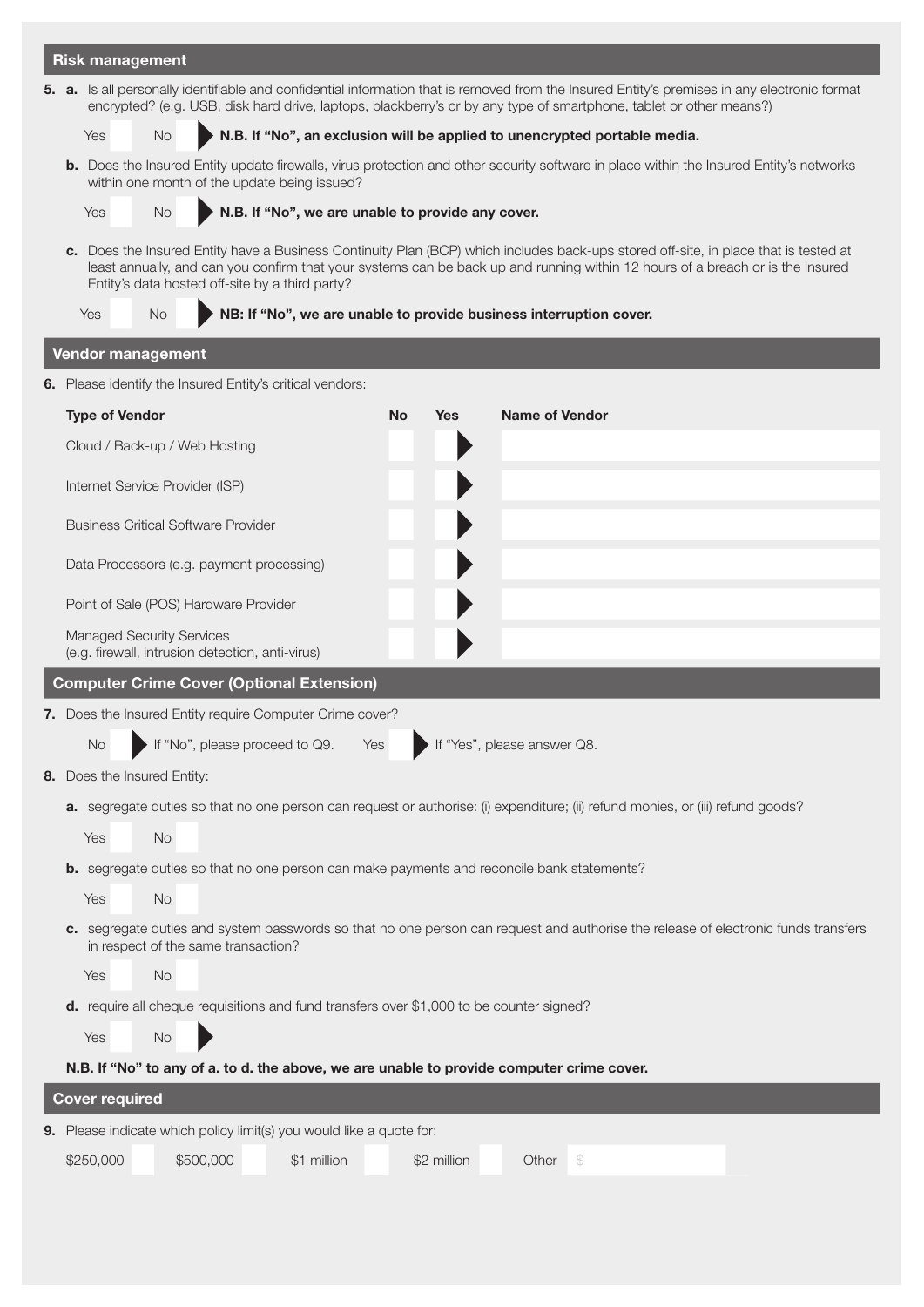| <b>Insurance history</b>                                                                                                              |                               |                                                       |                                                                                                                                    |               |                                                                                                                                         |
|---------------------------------------------------------------------------------------------------------------------------------------|-------------------------------|-------------------------------------------------------|------------------------------------------------------------------------------------------------------------------------------------|---------------|-----------------------------------------------------------------------------------------------------------------------------------------|
| 10. a. Does the Insured Entity currently have in place cyber insurance?                                                               |                               |                                                       |                                                                                                                                    |               |                                                                                                                                         |
| <b>No</b><br>Yes                                                                                                                      |                               | Please complete the table below for the last 2 years. |                                                                                                                                    |               |                                                                                                                                         |
| b. If "No" to a. above, has the Insured Entity ever purchased cyber insurance?                                                        |                               |                                                       |                                                                                                                                    |               |                                                                                                                                         |
| <b>No</b><br>Yes                                                                                                                      |                               |                                                       | Please complete the table below for the last 2 years you were insured.                                                             |               |                                                                                                                                         |
| <b>Name of Insurer</b>                                                                                                                |                               | <b>Period Insured</b>                                 | <b>Sum Insured</b>                                                                                                                 | <b>Excess</b> | <b>Premium</b>                                                                                                                          |
|                                                                                                                                       |                               |                                                       | \$                                                                                                                                 | \$            | \$                                                                                                                                      |
|                                                                                                                                       |                               |                                                       | \$                                                                                                                                 | \$            | \$                                                                                                                                      |
| 11. Has the Insured Entity ever had an insurer decline a proposal, decline to renew, cancel your insurance, or imposed special terms? |                               |                                                       |                                                                                                                                    |               |                                                                                                                                         |
| <b>No</b><br>Yes                                                                                                                      | Please provide details below. |                                                       |                                                                                                                                    |               |                                                                                                                                         |
|                                                                                                                                       |                               |                                                       |                                                                                                                                    |               |                                                                                                                                         |
|                                                                                                                                       |                               |                                                       |                                                                                                                                    |               |                                                                                                                                         |
| <b>Claims and circumstances</b>                                                                                                       |                               |                                                       |                                                                                                                                    |               |                                                                                                                                         |
| 12. Please answer the following questions after enquiry within your organisation.                                                     |                               |                                                       |                                                                                                                                    |               |                                                                                                                                         |
|                                                                                                                                       |                               |                                                       |                                                                                                                                    |               |                                                                                                                                         |
|                                                                                                                                       |                               |                                                       |                                                                                                                                    |               | a. During the past 5 years has any claim been made, or have any circumstances (including but not limited to a privacy or IT security    |
|                                                                                                                                       |                               |                                                       | issue) which may give rise to a claim, against any entity or individual to be insured by this insurance been notified to insurers? |               |                                                                                                                                         |
| <b>No</b><br>Yes                                                                                                                      | Please give details           |                                                       |                                                                                                                                    |               |                                                                                                                                         |
| Year<br><b>Insurer</b><br>notified                                                                                                    |                               | <b>Claimant</b>                                       | Nature of claim or circumstance                                                                                                    |               | Amount paid and/<br>or outstanding                                                                                                      |
|                                                                                                                                       |                               |                                                       |                                                                                                                                    |               | $\mathbb{S}$                                                                                                                            |
|                                                                                                                                       |                               |                                                       |                                                                                                                                    |               | \$                                                                                                                                      |
|                                                                                                                                       |                               |                                                       | give rise to a claim against any entity or individual to be insured by this insurance?                                             |               | b. Are there any circumstances (including but not limited to a privacy or IT security issue) not already notified to insurers which may |
| <b>No</b><br>Yes                                                                                                                      | Please give details           |                                                       |                                                                                                                                    |               |                                                                                                                                         |
| Name of entity or individual                                                                                                          |                               | <b>Claimant</b>                                       | <b>Nature of circumstance</b>                                                                                                      |               | <b>Estimate</b>                                                                                                                         |
|                                                                                                                                       |                               |                                                       |                                                                                                                                    |               | $\mathbb S$                                                                                                                             |
|                                                                                                                                       |                               |                                                       |                                                                                                                                    |               | $\mathcal{L}$                                                                                                                           |
| Government, regulatory or administrative agency?                                                                                      |                               |                                                       | c. Has any principal or staff member ever been subject to disciplinary proceedings, regulatory action, or investigation by any     |               |                                                                                                                                         |
| <b>No</b><br>Yes<br>Name of entity and                                                                                                | Please give details           |                                                       |                                                                                                                                    |               |                                                                                                                                         |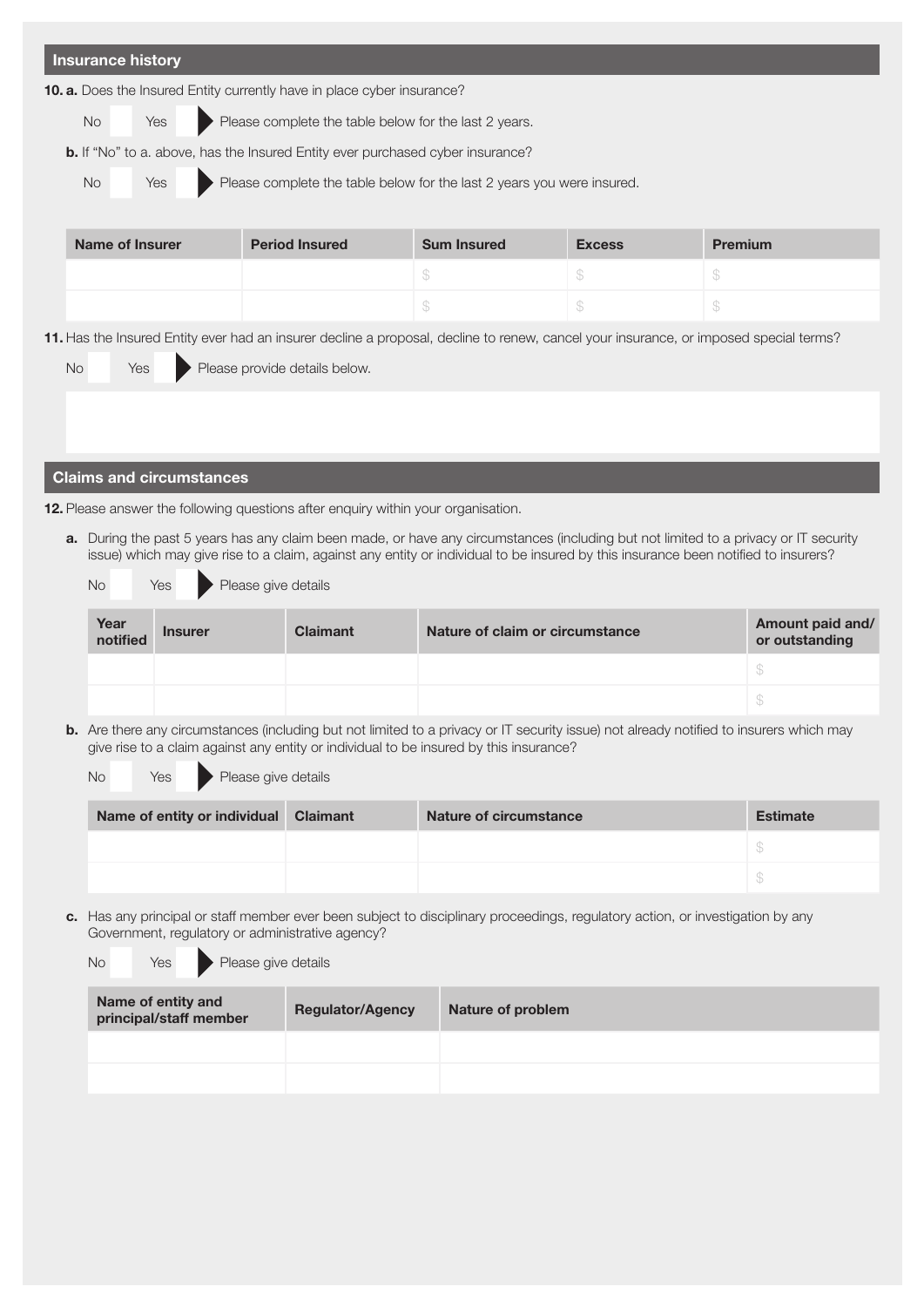### **Declaration**

I/We hereby declare that:

My/Our attention has been drawn to the Important Notice accompanying this proposal form and further I/we have read these notices carefully and acknowledge my/our understanding of their content by my/our signature/s below.

The above statements are true, and I/we have not suppressed or mis-stated any facts and should any information given by me/us alter between the date of this proposal form and the inception date of the insurance to which this proposal relates I/we shall give immediately notice thereof.

I/we agree that, by submitting this form, the personal information I/we provide to CGU Insurance in this form or otherwise may be collected, held, used and disclosed in the manner set out in the CGU Privacy Policy found at www.cgu.com.au/privacy, including for processing this proposal form and providing me/us with cover.

I/We also confirm that the undersigned is/are authorised to act for and on behalf of all persons who may be entitled to indemnity under any policy which may be issued pursuant to this proposal form and I/we complete this proposal form on my/our and their behalf.

To be signed by the Chairman/President/Managing Partner/Managing Director/Principal of the association/partnership/company/practice/business.

Signature **Date of the Contract of Contract Contract of Contract Contract Contract Only and Date Contract Only** 



It is important the signatory/signatories to the Declaration is/are fully aware of the scope of this insurance so that all questions can be answered. If in doubt, please contact your insurance broker since non-disclosure may affect an insured's right of recovery under the policy or lead to it being avoided.